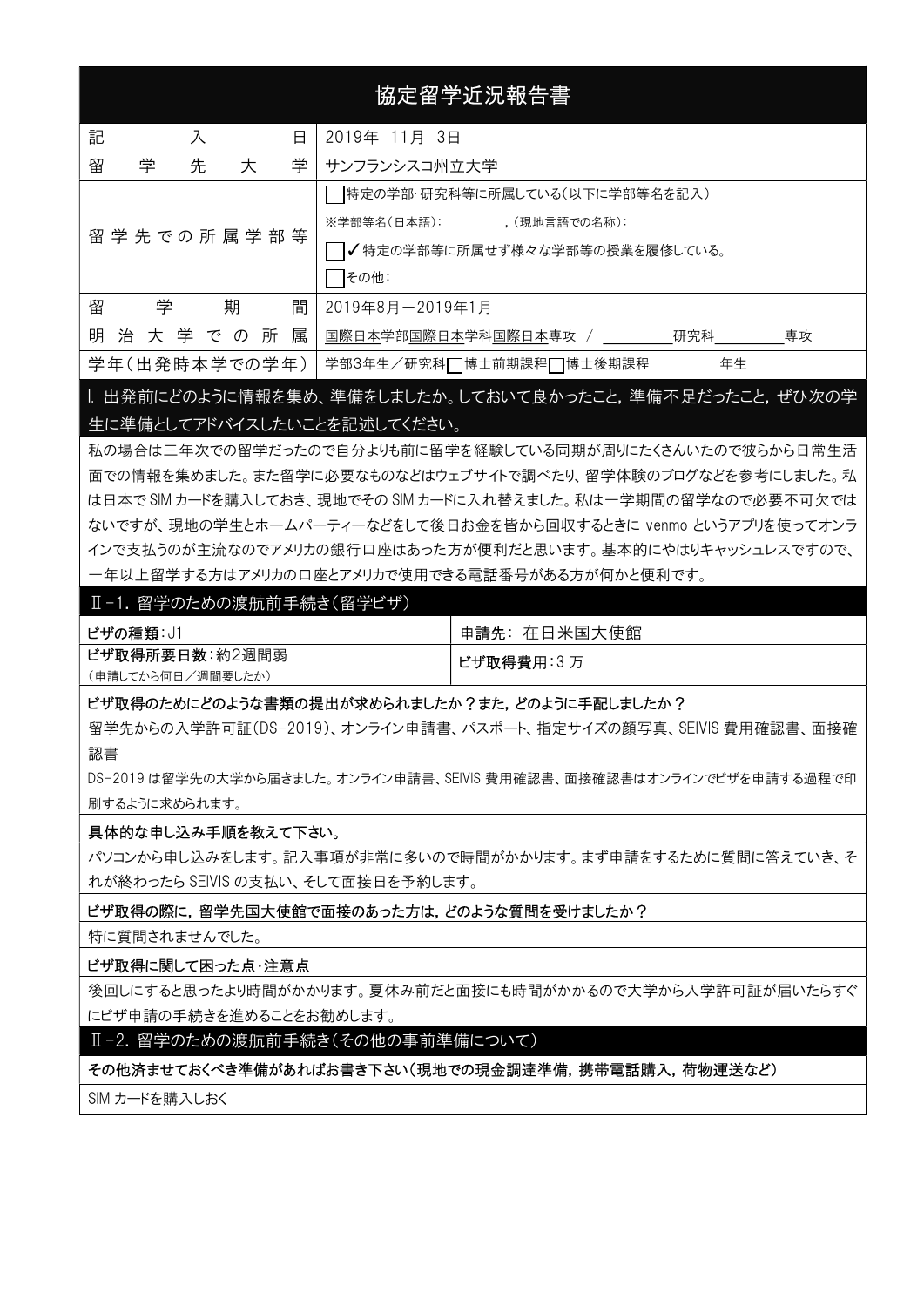| Ⅲ. 現地到着後のながれ                                     |                                                     |           |          |             |        |             |  |  |  |
|--------------------------------------------------|-----------------------------------------------------|-----------|----------|-------------|--------|-------------|--|--|--|
| 1.到着時の様子                                         |                                                     |           |          |             |        |             |  |  |  |
| 利用航空会社                                           | アシアナ航空                                              |           |          |             |        |             |  |  |  |
|                                                  | スカイスキャナー                                            |           |          |             |        |             |  |  |  |
| 航空券手配方法<br>※利用した旅行社・旅行サイト,格安航空券情報等があれば記入して下さい。   |                                                     |           |          |             |        |             |  |  |  |
| 大学最寄空港名                                          | サンフランシスコ国際空港                                        |           | 現地到着時刻   |             | 18 時   |             |  |  |  |
|                                                  | □大学手配の                                              | □知人の      | ]公共交通機関  |             | ┌─タクシー | √□その他       |  |  |  |
| キャンパスへの移動手段                                      | 出迎え                                                 | 出迎え       | (□バス□電車) |             |        | 初日のみ空港近くの   |  |  |  |
|                                                  |                                                     |           |          |             |        | ホテル滞在でした。   |  |  |  |
| 移動の所要時間                                          |                                                     |           |          |             |        |             |  |  |  |
| 空港からキャンパスへの移動の際の注意点,タクシー・公共交通機関で移動する際の行き方,料金等    |                                                     |           |          |             |        |             |  |  |  |
|                                                  |                                                     |           |          |             |        |             |  |  |  |
| 大学到着日                                            | 8月18日10時頃                                           |           |          |             |        |             |  |  |  |
| 2.住居について                                         |                                                     |           |          |             |        |             |  |  |  |
| 到着後すぐに住居                                         | ✓はい                                                 | いいえを選んだ方: |          | 月           |        | 日から入居可能だった。 |  |  |  |
| 入居できましたか?                                        | いいえ                                                 |           |          |             |        |             |  |  |  |
| 住居のタイプ                                           | アパート<br>その他(<br>✔寮                                  |           |          |             |        |             |  |  |  |
| 部屋の種類                                            | -人部屋<br>√二人部屋<br>その他(                               |           |          |             |        |             |  |  |  |
| ルームメイト                                           | 日本人学生                                               | 他国からの留学生  |          | ✔その他(現地の学生) |        |             |  |  |  |
| 住居を探した方法                                         | 自分で探した<br>その他(<br>✔大学の斡旋                            |           |          |             |        |             |  |  |  |
| 住居の申込み手順                                         | 大学のウェブサイトから申請                                       |           |          |             |        |             |  |  |  |
| 住居は渡航前に,また渡航後すぐに見つかりましたか?トラブルはありましたか?            |                                                     |           |          |             |        |             |  |  |  |
| 私の場合、留学直前までウェイティングリストに入っていて、一週間前に寮が決定しました。       |                                                     |           |          |             |        |             |  |  |  |
| 3.留学先でのオリエンテーションについて                             |                                                     |           |          |             |        |             |  |  |  |
| オリエンテーションの有無                                     | ✔あった                                                | なかった      |          |             |        |             |  |  |  |
| 日程                                               | 初めの一週間                                              |           |          |             |        |             |  |  |  |
| 参加必須ですか?                                         | ✔必須                                                 | 任意参加      |          |             |        |             |  |  |  |
| 参加費用は?                                           | ✔無料                                                 | 有料(金額:    |          | $\lambda$   |        |             |  |  |  |
| 内容と様子は?                                          | アメリカ滞在においての注意事項、                                    |           |          |             |        |             |  |  |  |
| 留学生用特別がイダンス                                      | ✔あった                                                | なかった      |          |             |        |             |  |  |  |
| 授業開始日                                            | 8月26日から                                             |           |          |             |        |             |  |  |  |
| IV. その他、渡航してから必要な手続きについて                         |                                                     |           |          |             |        |             |  |  |  |
| 1. 現地で滞在許可等の申請の必要はありますか?いつ、どこで、方法は?日数、料金は?トラブルは? |                                                     |           |          |             |        |             |  |  |  |
| なし                                               |                                                     |           |          |             |        |             |  |  |  |
|                                                  | 2. その他現地でした手続きは?(健康診断、予防接種等)いつ、どこで、方法、日数、料金は?トラブルは? |           |          |             |        |             |  |  |  |
| なし                                               |                                                     |           |          |             |        |             |  |  |  |
| 3. 現地で銀行口座を開設しましたか?手続方法、必要書類、日数、料金は?トラブルは?       |                                                     |           |          |             |        |             |  |  |  |
| していません                                           |                                                     |           |          |             |        |             |  |  |  |
| 4. 現地で携帯電話を購入しましたか?手続方法、必要書類、日数、料金は?トラブルは?       |                                                     |           |          |             |        |             |  |  |  |
| していません                                           |                                                     |           |          |             |        |             |  |  |  |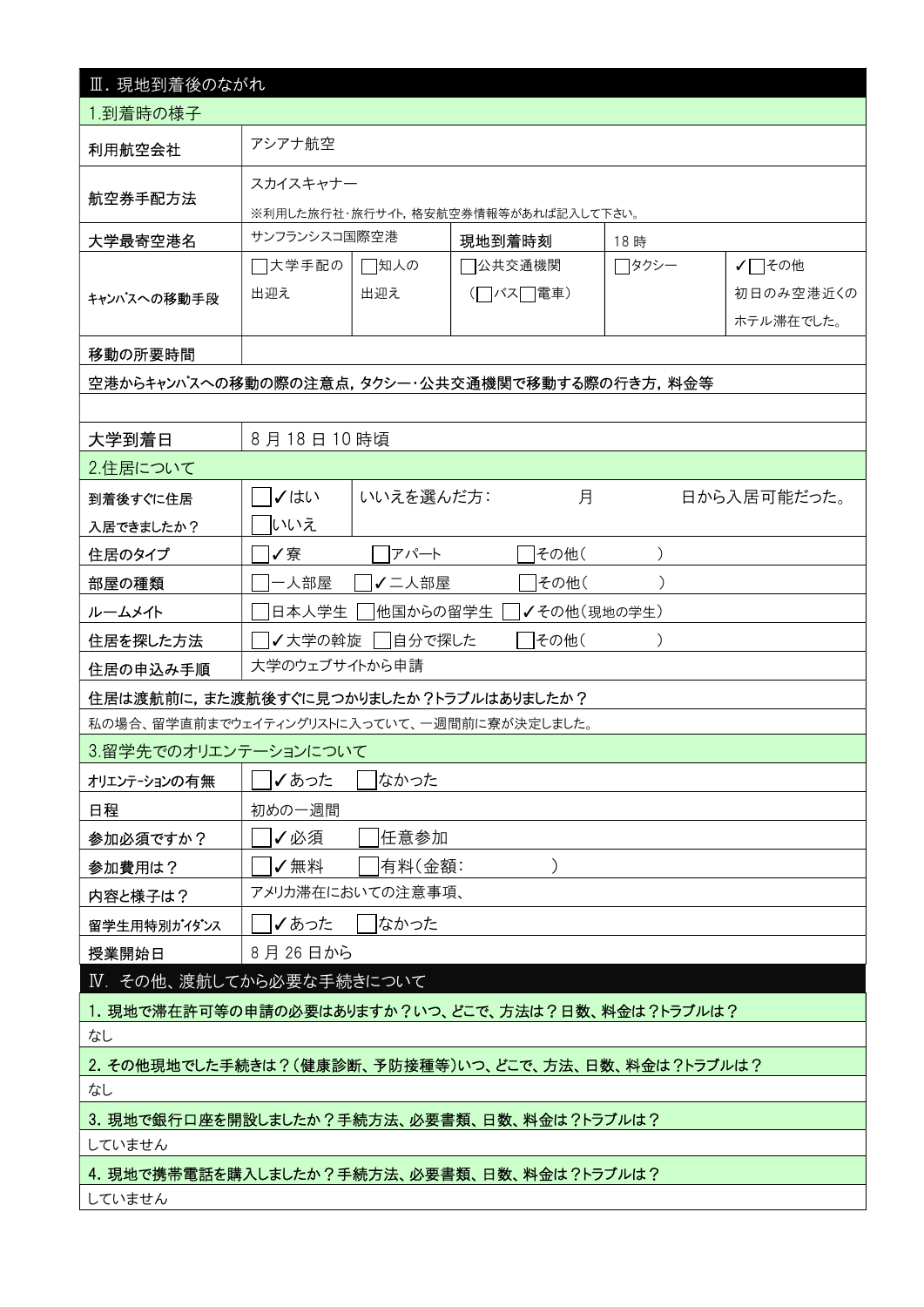| V. 履修科目と授業について                                          |
|---------------------------------------------------------|
| 1.履修登録はいつどのような形で行いましたか?                                 |
| 出発前に(5 月1日頃)<br>$\sqrt{}$                               |
| ✔ オンラインで登録  <br> 志願書類に記入して登録  <br>できなかった<br> その他(       |
| 月<br>   到着後に(<br>日頃)                                    |
| 国際オフィス等の仲介 <br> オンラインで登録  <br>できなかった<br> その他(           |
| あった<br>登録時に留学生として優先されることは<br>✔なかった                      |
| 優先が「あった」方はどのように優先されましたか?                                |
|                                                         |
|                                                         |
| 優先が「なかった」方はどのように登録しましたか?                                |
|                                                         |
| 自分で気になる授業をウェブ上のインデックスから検索してそれぞれの時間との兼ね合いを考えて登録しました。履修登録 |
| のやり方は基本的に日本での方法と同じです                                    |
| 出発前に授業を登録した方は,現地で変更・追加できましたか?また希望通りの授業が取れましたか?          |
| できました。授業が始まった最初の一週間は日本と同じでお試しのような形で、自由に履修を変更できました。      |

|       | Ⅵ. 一週間のスケジュール 授業時間、課外活動、勉強時間等、毎日の生活について記入してください。 |     |     |     |    |    |    |
|-------|--------------------------------------------------|-----|-----|-----|----|----|----|
|       | 月                                                | 火   | 水   | 木   | 金  | 土  | 日  |
| 7:00  |                                                  |     |     |     |    |    |    |
| 8:00  | 授業                                               |     | 授業  |     |    |    |    |
| 9:00  | 授業                                               | 授業  | 授業  | 授業  |    |    |    |
| 10:00 |                                                  |     |     |     |    |    |    |
| 11:00 |                                                  |     |     |     | 宿題 | 外出 |    |
| 12:00 | フリーフード                                           |     | 洗濯  |     | 宿題 |    |    |
| 13:00 |                                                  |     | 洗濯  |     | 宿題 |    | 宿題 |
| 14:00 |                                                  |     |     |     | 宿題 |    | 宿題 |
| 15:00 |                                                  | ジム  | ジム  | 買い物 |    |    | 宿題 |
| 16:00 | 授業                                               | ジム  | ジム  |     |    |    | 宿題 |
| 17:00 | 授業                                               |     |     |     | 外出 |    |    |
| 18:00 | 授業                                               | 夜ご飯 | 夜ご飯 |     |    |    |    |
| 19:00 | 夜ご飯                                              |     |     | 外出  |    |    |    |
| 20:00 |                                                  | 宿題  | 宿題  | 外出  |    |    | ジム |
| 21:00 |                                                  | 宿題  | 宿題  | 外出  |    |    | ジム |
| 22:00 |                                                  |     |     | 外出  |    | 帰宅 |    |
| 23:00 | 就寝                                               |     |     | 帰宅  | 帰宅 |    | 就寝 |
| 24:00 |                                                  | 就寝  | 就寝  | 就寝  | 就寝 | 就寝 |    |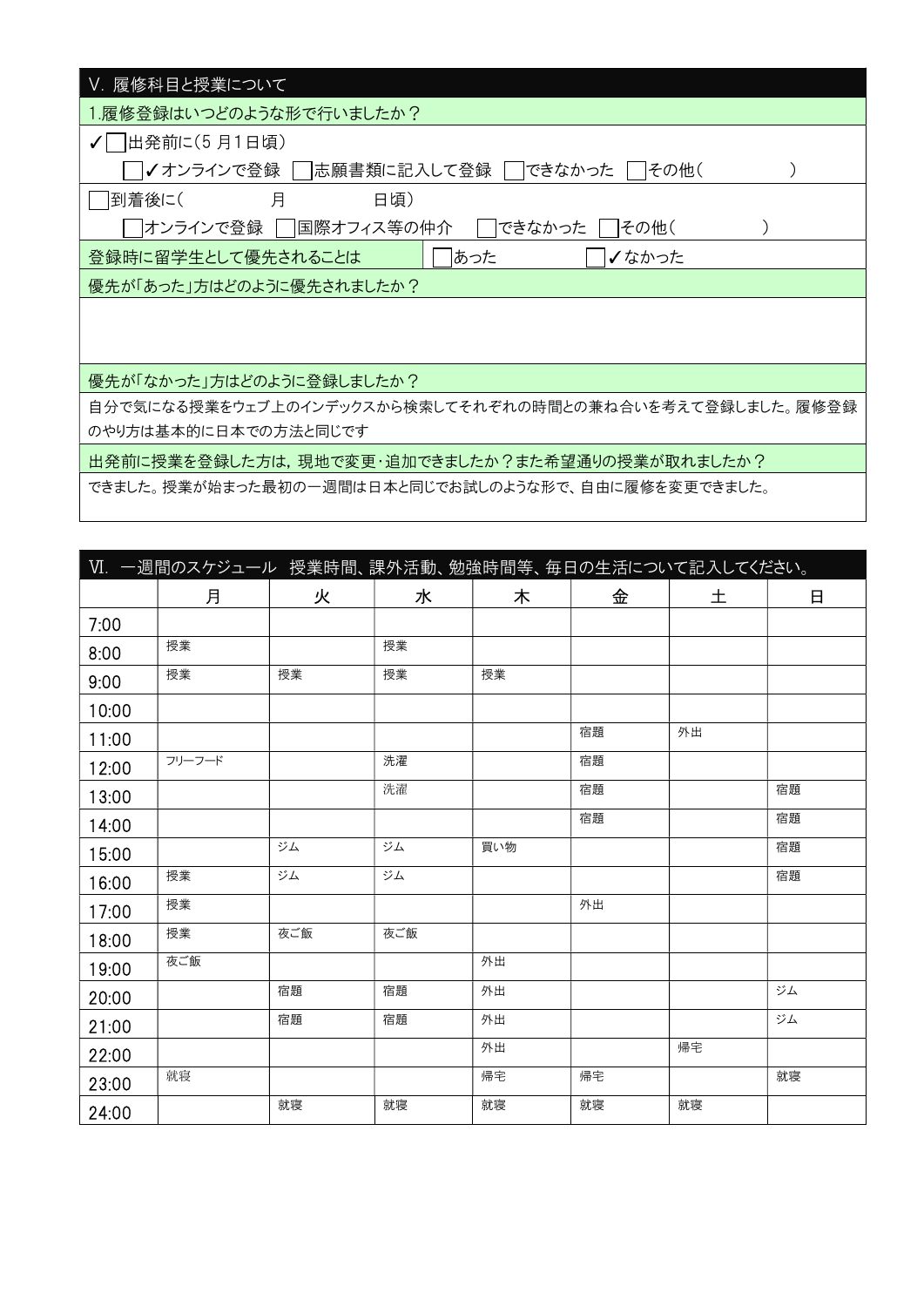# Ⅶ. 現在までの感想

#### 留学先大学、プログラムについて、授業、宿舎、生活全般についてなど、自由に書いてください。

私の寮の部屋は5人部屋で、2,2,1,の部屋割です。バスルームは二つです。寮に住む学生には自動的にミールプランが 付いています。ミールプランは自分で選ぶことができます。ただ、寮費がとても高いので、一年間以上留学する人は途中で 寮を出て、オフキャンパスで住む人も多いです。寮は男子、女子同じ寮です。もともと申請していた寮とは異なるところに入 居が決まりました。個人部屋には勉強机はありますが、椅子は付いていません。ベッドにはマットレスが付いていて、枕、シー ツ、掛け布団等は自分で購入する形です。

授業は 30 人弱で一クラスの講義が多いです。課題は教授によって異なりますが、ほぼどのクラスも毎週何かしらの課題が 出されます。

留学生の団体があり、その団体が毎週インスタグラムや Facebook を通して様々なイベント情報を告知して、開催していま す。

ルームメイトの友達や、友達の友達という輪の広がり方で友達ができました。週末はそこでできた友達と市内へ遊びに行った り、ホームパーティーをしています。

留学先大学を目指す学生に向けてのアドバイスをお願いします。

サンフランシスコはとても住みやすい気候です。また授業の種類も多く、留学生は特定の学部に所属せずに自由に履修でき るので、さまざまな幅が広がると思います。

事前からきちんと留学の準備、計画を考えていれば大丈夫です。頑張ってください。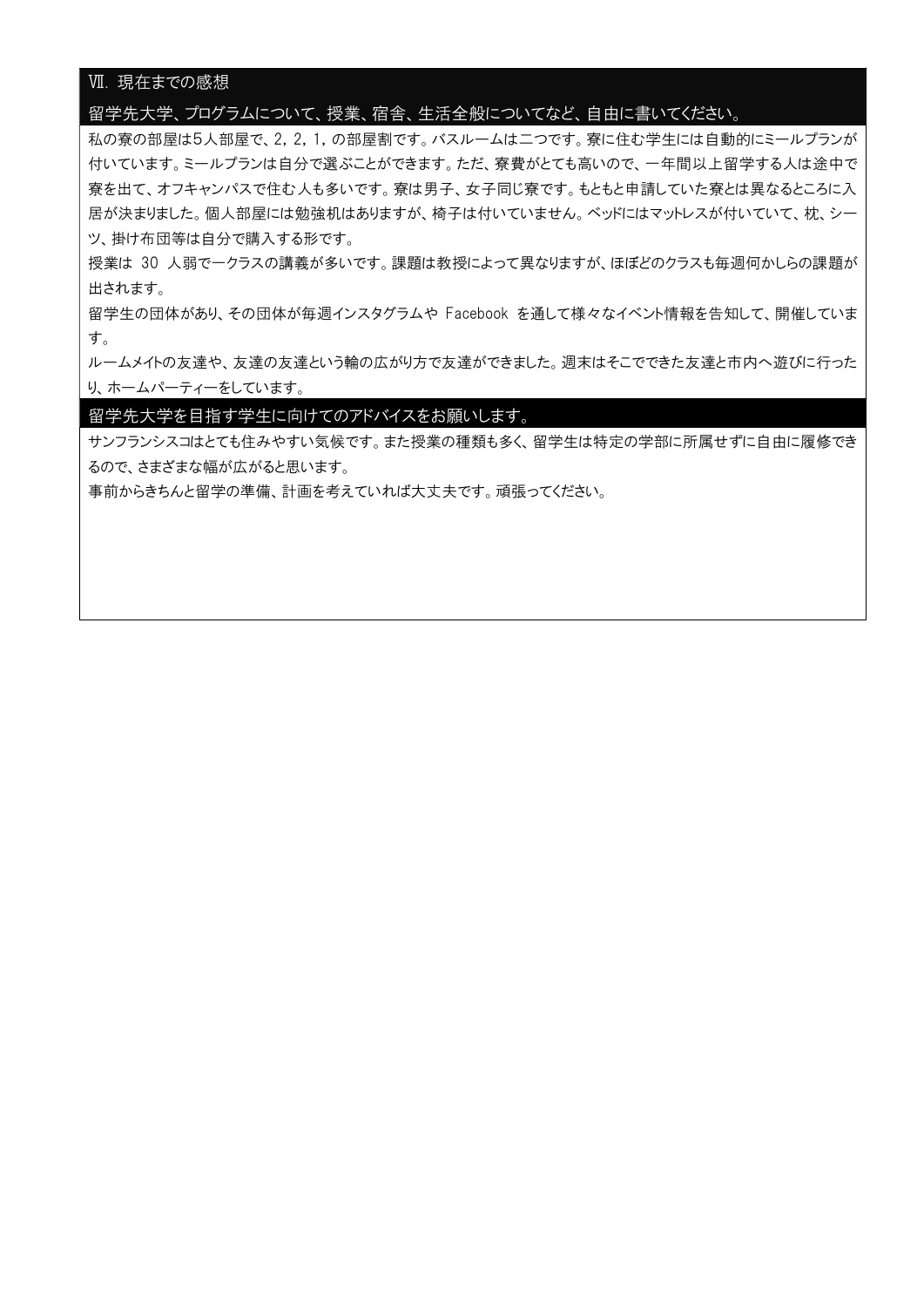| Report of the program activities (during the program)                                                                                                                                                                                                                                                                                                                                                                                                                                                                                                                                                                                                                                                                                                                                                                                                                                                                                                                  |                                                                                                                                                                                                                                      |                                                                                                        |  |  |  |  |  |  |  |
|------------------------------------------------------------------------------------------------------------------------------------------------------------------------------------------------------------------------------------------------------------------------------------------------------------------------------------------------------------------------------------------------------------------------------------------------------------------------------------------------------------------------------------------------------------------------------------------------------------------------------------------------------------------------------------------------------------------------------------------------------------------------------------------------------------------------------------------------------------------------------------------------------------------------------------------------------------------------|--------------------------------------------------------------------------------------------------------------------------------------------------------------------------------------------------------------------------------------|--------------------------------------------------------------------------------------------------------|--|--|--|--|--|--|--|
| Date of reporting                                                                                                                                                                                                                                                                                                                                                                                                                                                                                                                                                                                                                                                                                                                                                                                                                                                                                                                                                      | Year2019 month11 day3                                                                                                                                                                                                                |                                                                                                        |  |  |  |  |  |  |  |
| <b>Host University</b>                                                                                                                                                                                                                                                                                                                                                                                                                                                                                                                                                                                                                                                                                                                                                                                                                                                                                                                                                 | San Francisco State University                                                                                                                                                                                                       |                                                                                                        |  |  |  |  |  |  |  |
| Department you belonging to<br>at the host university                                                                                                                                                                                                                                                                                                                                                                                                                                                                                                                                                                                                                                                                                                                                                                                                                                                                                                                  | I belong to a specific department (Please fill out the following information)<br>※ Name of the department:<br>$\Box$ $\checkmark$ I do not belong to any specific department and taking the classes of<br>various majors.<br>]Other∶ |                                                                                                        |  |  |  |  |  |  |  |
| Duration of the exchange<br>program                                                                                                                                                                                                                                                                                                                                                                                                                                                                                                                                                                                                                                                                                                                                                                                                                                                                                                                                    |                                                                                                                                                                                                                                      | Year2019 month8 to year2020 month1                                                                     |  |  |  |  |  |  |  |
| Department you belong to at<br>Meiji University                                                                                                                                                                                                                                                                                                                                                                                                                                                                                                                                                                                                                                                                                                                                                                                                                                                                                                                        |                                                                                                                                                                                                                                      | School of GJS Major(field of study) GJS / Graduate school of<br>Major                                  |  |  |  |  |  |  |  |
| Year (before departure)                                                                                                                                                                                                                                                                                                                                                                                                                                                                                                                                                                                                                                                                                                                                                                                                                                                                                                                                                |                                                                                                                                                                                                                                      | Undergraduate: year 3 ∕ Graduate [Masters [ Doctorate year                                             |  |  |  |  |  |  |  |
| I. How did you find the information to prepare for your departure? Please report and give some<br>advises for future exchange students going abroad on what they need to know and be<br>informed.<br>I have a lot of friends who had experienced studying abroad last year, so I asked them about what I need for studying abroad.<br>I checked the website about studying abroad and there are lists what are necessary for studying abroad.<br>I bought SIM card in Japan before departure and exchange the Sim card when I arrived at America. I recommend you have<br>your phone number that can be used in America. It's more convenient at some cases. If you plan to study abroad more than 1<br>semester, maybe it's better to create a bank account of America.<br>II -1. Preparing before going exchange program (About VISA).<br>Type: J1<br>Where to apply: US Embassy in Tokyo<br>How long did it take to get a VISA: about 2 weeks<br>Cost: about ¥30000 |                                                                                                                                                                                                                                      |                                                                                                        |  |  |  |  |  |  |  |
| your VISA?)<br>What kinds of documents were required to submit to apply for VISA? How did you prepare those<br>documents?<br>DS-2019, passport, a photo of the face, an application of visa, confirming papers of SEIVIS and interview                                                                                                                                                                                                                                                                                                                                                                                                                                                                                                                                                                                                                                                                                                                                 |                                                                                                                                                                                                                                      |                                                                                                        |  |  |  |  |  |  |  |
| Please report on the details of applying process.                                                                                                                                                                                                                                                                                                                                                                                                                                                                                                                                                                                                                                                                                                                                                                                                                                                                                                                      |                                                                                                                                                                                                                                      |                                                                                                        |  |  |  |  |  |  |  |
|                                                                                                                                                                                                                                                                                                                                                                                                                                                                                                                                                                                                                                                                                                                                                                                                                                                                                                                                                                        |                                                                                                                                                                                                                                      | Apply for a visa online, fill out an application form, pay for SEIVIS, decide the date of an interview |  |  |  |  |  |  |  |
| If you took any interview at the Embassy, please report on the details of the questions you were asked.<br>The purpose of going to America, how long I will stay at America                                                                                                                                                                                                                                                                                                                                                                                                                                                                                                                                                                                                                                                                                                                                                                                            |                                                                                                                                                                                                                                      |                                                                                                        |  |  |  |  |  |  |  |
| Were there any difficulties or notices to take the VISA?                                                                                                                                                                                                                                                                                                                                                                                                                                                                                                                                                                                                                                                                                                                                                                                                                                                                                                               |                                                                                                                                                                                                                                      |                                                                                                        |  |  |  |  |  |  |  |
| no                                                                                                                                                                                                                                                                                                                                                                                                                                                                                                                                                                                                                                                                                                                                                                                                                                                                                                                                                                     |                                                                                                                                                                                                                                      |                                                                                                        |  |  |  |  |  |  |  |
|                                                                                                                                                                                                                                                                                                                                                                                                                                                                                                                                                                                                                                                                                                                                                                                                                                                                                                                                                                        |                                                                                                                                                                                                                                      | II-2. Preparation before departing for exchange program (Other topics)                                 |  |  |  |  |  |  |  |
|                                                                                                                                                                                                                                                                                                                                                                                                                                                                                                                                                                                                                                                                                                                                                                                                                                                                                                                                                                        | Please report on any other necessary preparation before your departure. (E.g. Preparation of money,                                                                                                                                  |                                                                                                        |  |  |  |  |  |  |  |
| purchasing a cellphone, shipments of your commodities, and etc.)<br>It took me a lot of time to complete apply for a visa, so I recommend you start preparing for a visa as soon as<br>possible.                                                                                                                                                                                                                                                                                                                                                                                                                                                                                                                                                                                                                                                                                                                                                                       |                                                                                                                                                                                                                                      |                                                                                                        |  |  |  |  |  |  |  |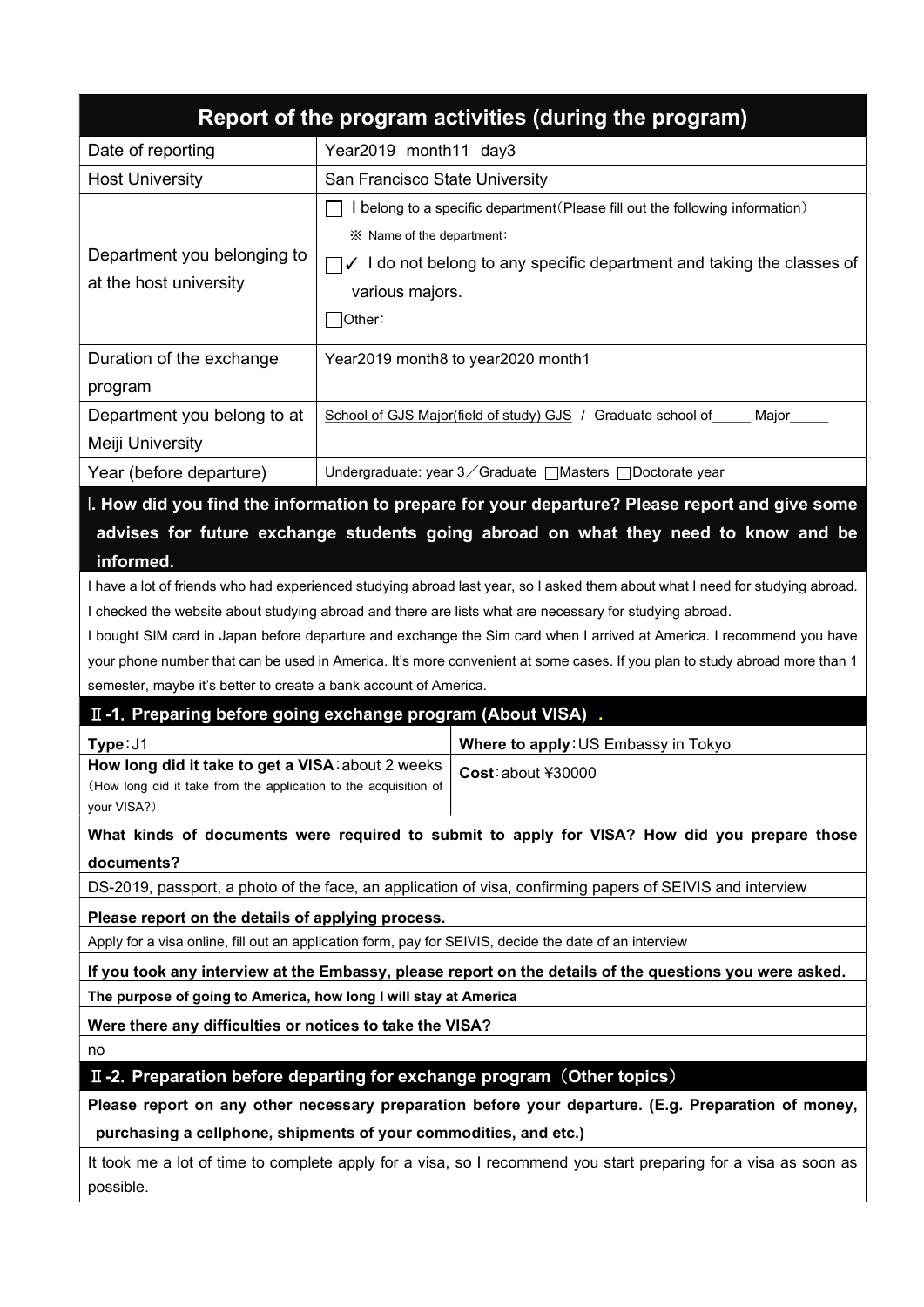| <b>III. After Arrival</b>                  |            |                         |                                                                |                                                                                                        |               |                                   |  |  |  |
|--------------------------------------------|------------|-------------------------|----------------------------------------------------------------|--------------------------------------------------------------------------------------------------------|---------------|-----------------------------------|--|--|--|
| 1. Arrival Information                     |            |                         |                                                                |                                                                                                        |               |                                   |  |  |  |
| Asiana Airlines<br><b>Airline</b>          |            |                         |                                                                |                                                                                                        |               |                                   |  |  |  |
| purchase<br>How<br>to<br>Skyscanner<br>air |            |                         |                                                                |                                                                                                        |               |                                   |  |  |  |
| ticket                                     |            |                         | ※利用した旅行社・旅行サイト,格安航空券情報等があれば記入して下さい。                            |                                                                                                        |               |                                   |  |  |  |
| <b>Arrival airport</b>                     |            | San<br>Fransisco        | international                                                  | <b>Arrival time</b>                                                                                    | 18:00         |                                   |  |  |  |
|                                            |            | airport                 |                                                                |                                                                                                        |               |                                   |  |  |  |
| How to get to the campus                   |            | $\Box$ Pick-up of       | □Pick-up of                                                    | $\Box$ Public transportation                                                                           | $\Box$ taxi   | $\Box$ $\checkmark$ other shuttle |  |  |  |
|                                            |            | host university         | your friend                                                    | (□Bus □Train)                                                                                          |               | of a hotel                        |  |  |  |
| How long did it take from                  |            |                         |                                                                |                                                                                                        |               |                                   |  |  |  |
| the<br>airport<br>to<br>campus?            | the        |                         |                                                                |                                                                                                        |               |                                   |  |  |  |
|                                            |            |                         |                                                                | Are there any important points to get to the campus? Please inform on the cost of taxi or any          |               |                                   |  |  |  |
| transportations.                           |            |                         |                                                                |                                                                                                        |               |                                   |  |  |  |
|                                            |            |                         |                                                                |                                                                                                        |               |                                   |  |  |  |
| <b>Arrival date</b>                        |            |                         | Month 8 date 18 time 10:00                                     |                                                                                                        |               |                                   |  |  |  |
| 2. Housing                                 |            |                         |                                                                |                                                                                                        |               |                                   |  |  |  |
| Did you check-in                           | ∣✓∣Yes     |                         | If your answer is "No": The date you checked-in was            |                                                                                                        |               |                                   |  |  |  |
| after<br>soon                              | $\Box$ No  |                         | month<br>day                                                   |                                                                                                        |               |                                   |  |  |  |
| arriving?                                  |            |                         |                                                                |                                                                                                        |               |                                   |  |  |  |
| <b>Type of housing</b>                     | √Dormitory |                         | $\Box$ Apartment                                               | Other (                                                                                                |               |                                   |  |  |  |
| of<br>the<br><b>Type</b>                   | □Alone     | $\mathbb Z$ two persons |                                                                | $\Box$ Other(<br>$\mathcal{E}$                                                                         |               |                                   |  |  |  |
| room                                       |            |                         |                                                                |                                                                                                        |               |                                   |  |  |  |
| <b>Room mates</b>                          |            |                         |                                                                | $\triangledown$ Other (local students)                                                                 |               |                                   |  |  |  |
| How to find the                            |            |                         | $\sqrt{\sqrt{\frac{1}{1}}$ Recommendation from host university | $\Box$ by yourself                                                                                     | $J$ Other $($ | $\mathcal{E}$                     |  |  |  |
| accommodation                              |            |                         |                                                                |                                                                                                        |               |                                   |  |  |  |
| Details of the                             | Online     |                         |                                                                |                                                                                                        |               |                                   |  |  |  |
| application                                |            |                         |                                                                |                                                                                                        |               |                                   |  |  |  |
|                                            |            |                         |                                                                | Have you decided your accommodation before departure or after arriving easily? Were there any troubles |               |                                   |  |  |  |
| to find it?                                |            |                         |                                                                |                                                                                                        |               |                                   |  |  |  |
| Yes.                                       |            |                         |                                                                |                                                                                                        |               |                                   |  |  |  |
| 3. Orientation                             |            |                         |                                                                |                                                                                                        |               |                                   |  |  |  |
| Was there any orientation?                 |            |                         | 1No<br>$\vee$ Yes                                              |                                                                                                        |               |                                   |  |  |  |
| <b>Date</b>                                |            |                         | In first week                                                  |                                                                                                        |               |                                   |  |  |  |
| Was it mandatory to attend?                |            |                         | VYes<br>No                                                     |                                                                                                        |               |                                   |  |  |  |
| Did it cost any?                           |            |                         | $\sqrt{}$ No. It's free of charge.<br>Yes(Cost:                |                                                                                                        |               |                                   |  |  |  |
| <b>Contents (details)</b>                  |            |                         | Matters that require attention in America                      |                                                                                                        |               |                                   |  |  |  |
| Was there any special guidance             |            |                         | $\nabla$ Yes<br>$\Box$ No                                      |                                                                                                        |               |                                   |  |  |  |
| arranged for exchange students?            |            |                         |                                                                |                                                                                                        |               |                                   |  |  |  |
| Date of beginning of the class             |            |                         | Month 8 day 26                                                 |                                                                                                        |               |                                   |  |  |  |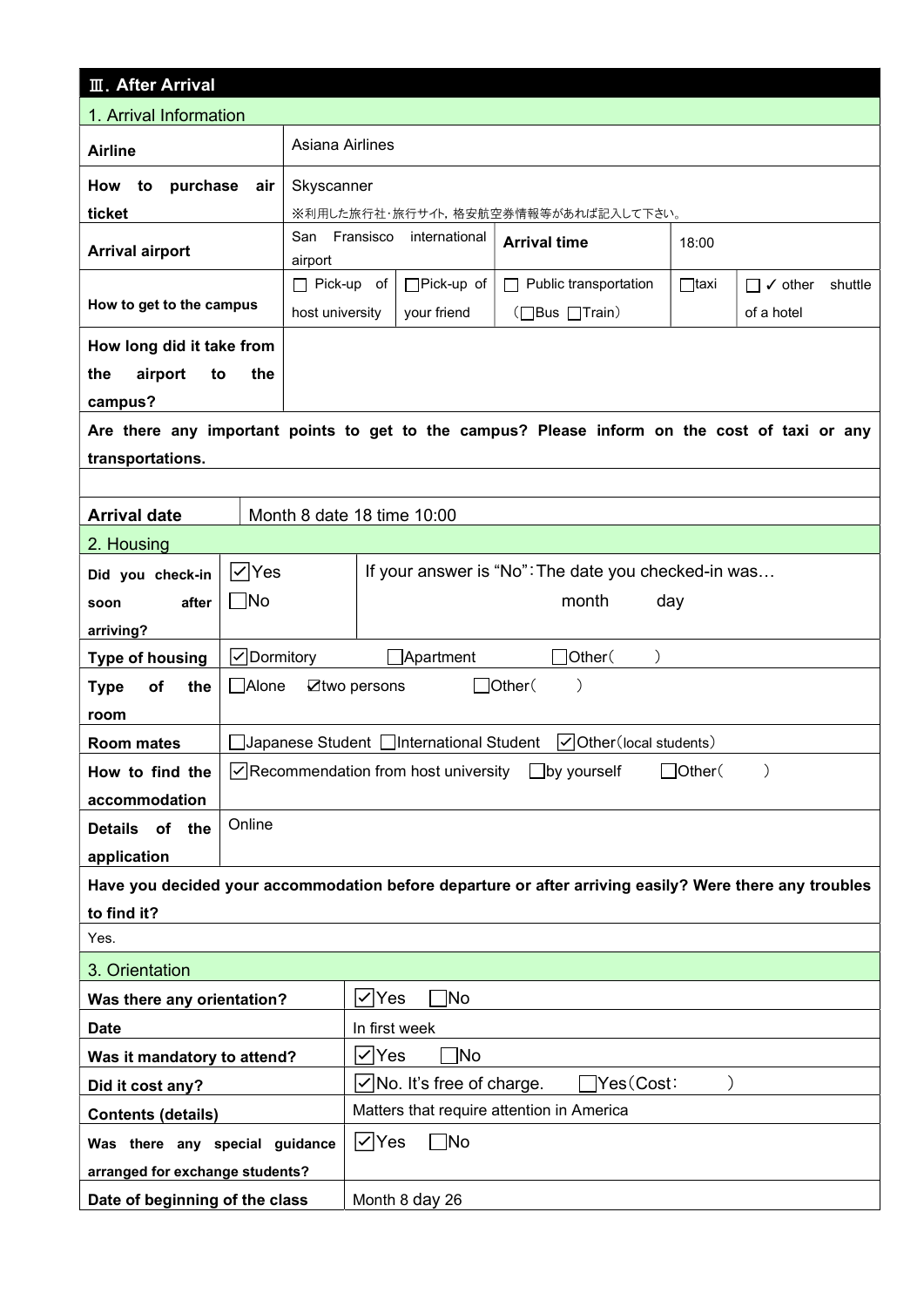## Ⅳ. Other process to be completed after arriving

1.Was it necessary to get any permission of staying after arriving? If yes, where, report on when, and how

to apply for a permission? How long and how much did it take? Was there any trouble?

No

2.Were there any other procedures you completed after arriving? (E.g. medical checkup, inoculation and

etc.) If yes, report on where, when, and how did you complete them? How long and how much did it take? Was there any trouble?

No

3.Did you open any bank account abroad? How did you open it and what kinds of documents were required to apply? How long and how much did it take? Was there any trouble?

No

4.Did you purchase any cellphone? How did you open it and what kinds of documents were required to purchase it? How long and how much did it take? Was there any trouble?

No

| V. Course registration and classes                                                                            |  |  |  |  |  |  |  |  |
|---------------------------------------------------------------------------------------------------------------|--|--|--|--|--|--|--|--|
| When and how did you register your courses?<br>1.                                                             |  |  |  |  |  |  |  |  |
| $\vert \checkmark\vert$ Before departure (approximate date: month 5 day 1)                                    |  |  |  |  |  |  |  |  |
| $\vee$ Online Filling out an application form $\Box$<br>Not allowed to register $\Box$ other                  |  |  |  |  |  |  |  |  |
| $\Box$ After arriving (approximate date: around month<br>day                                                  |  |  |  |  |  |  |  |  |
| $\Box$ Online $\Box$ With support by International office at the host university                              |  |  |  |  |  |  |  |  |
| Not allowed to register $\Box$ other(                                                                         |  |  |  |  |  |  |  |  |
| $\vee$ No<br>Was there any priority as an exchange<br>$\sf Nes$                                               |  |  |  |  |  |  |  |  |
| student?                                                                                                      |  |  |  |  |  |  |  |  |
| If your answer is Yes, please report on the details.                                                          |  |  |  |  |  |  |  |  |
|                                                                                                               |  |  |  |  |  |  |  |  |
|                                                                                                               |  |  |  |  |  |  |  |  |
| If your answer is No, how did you register your classes?                                                      |  |  |  |  |  |  |  |  |
| It was almost same as in Meiji University I registered classes online.                                        |  |  |  |  |  |  |  |  |
|                                                                                                               |  |  |  |  |  |  |  |  |
| If you had registered the courses before departure, could you change or add any classes after arriving? Could |  |  |  |  |  |  |  |  |
| you register all the classes which you wished to attend?                                                      |  |  |  |  |  |  |  |  |
| Yes. The first week of classes are like trial week, so I could change classes after first attendance.         |  |  |  |  |  |  |  |  |